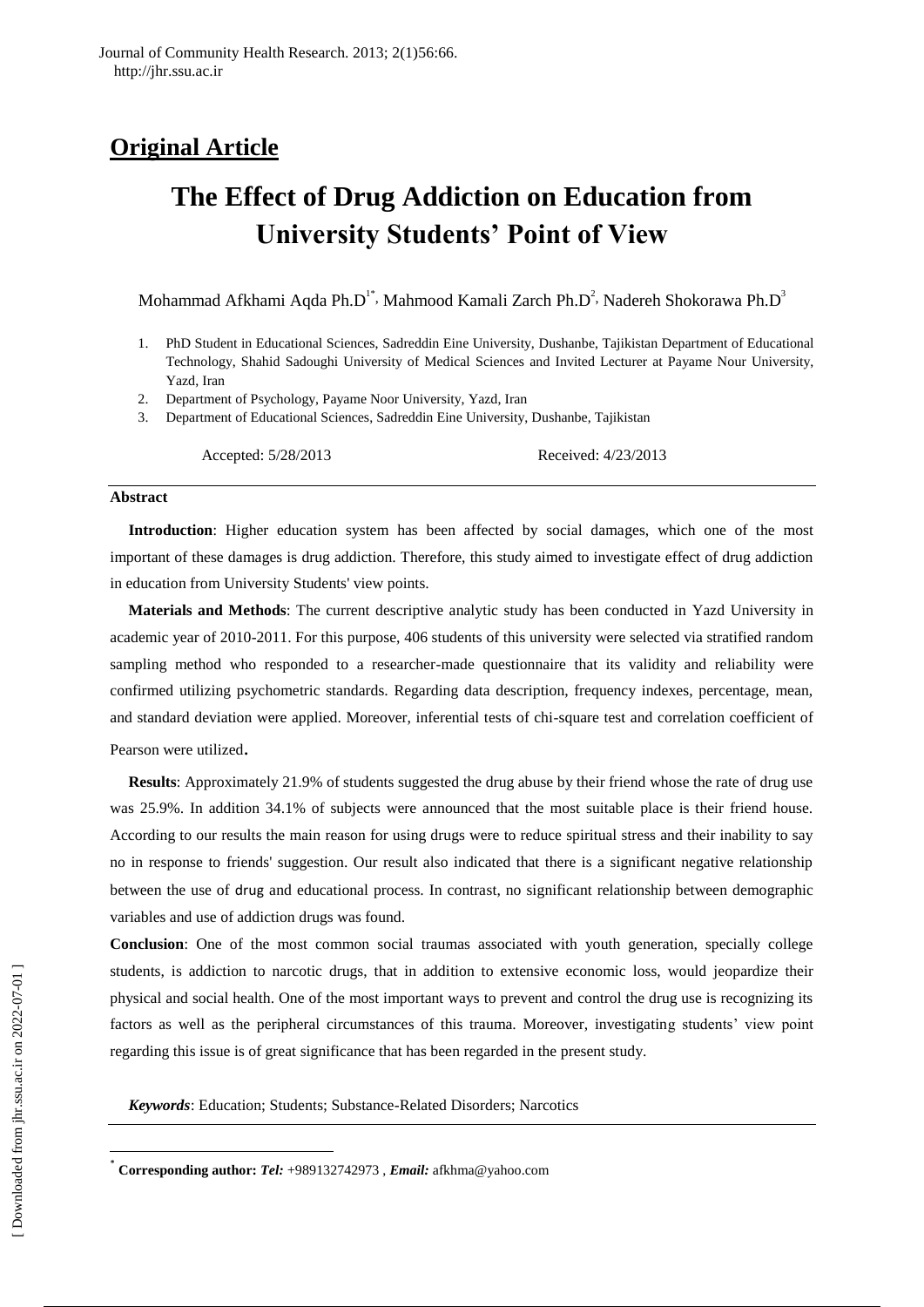# **Introduction**

In each community, there exist so many different social factors which can affect the education system. Higher Education as the highest level of education has a special role in the development of community in different dimensions such as scientific, cultural, social and political <sup>[1]</sup>.

Higher Education, which is formed by social affairs in national and regional programs, is regarded as a source of supplying human specialist resources and has a special importance in all aspects of human life. Lack of this necessary attention can enter a fatal blow on the body of the community. So the arrangements should be met regarding planning of this section with other sections <sup>[2]</sup>. The development of higher education in recent years has made the number of the students increase in institutes of higher education. But has higher education achieved its main objectives including training of expert manpower's and promoting the scientific level of community? Although the development of university is one of the necessities of our education system, without major revisions in the education system and merely by quantities development of higher education, appropriate prospects cannot be reached  $^{[3]}$ .

Recognizing higher education problems and inadequacies offer the benefit to the teachers, managers, designers and experts of training programs as well as governors and policy makers. Nowadays education experts state recognizing the education issues as an initial and crucial condition for each educational and

cultural policy. They concluded that this institution can achieve its development when they are not faced with such problems  $^{[4]}$ .

It seems that if social factors play its positive role in the community, they cause an ease of access to objectives as well as higher education development and fortification. If negative factors like social damages and deviances govern the community and students, they not only eclipsed the process of education but also change the students to the problematic ones for themselves, their family and their community. One of the current social injuries in a community is drug addiction which involves both natural and industrial uses [5].

One of the social problems is the increasing trend towards the drug abuse. Therefore, finding remedies is essential due to its consumers' young age and its popularity among teenagers and youth  $\left[6\right]$ . Drug addiction is the biggest problem in human societies that not only causes social and behavioral disorders but also, affects various aspects of health, and imposes huge financial losses on self, family and community [7].

Statistical reports confirm high prevalence of drug abuse in our country and it seems that in the next decade it reveals an explosive manifestation [8]. Addiction is a familiar phenomenon for Iranian, too. Around 2000 kilos of the various kinds of addiction substances are used daily in Iran and about 120 tons of the various kinds of addiction are seized annually. Iran turns to be a ford transit for drugs. Thus, teenagers and youth are potentially exposed to drug; addiction to the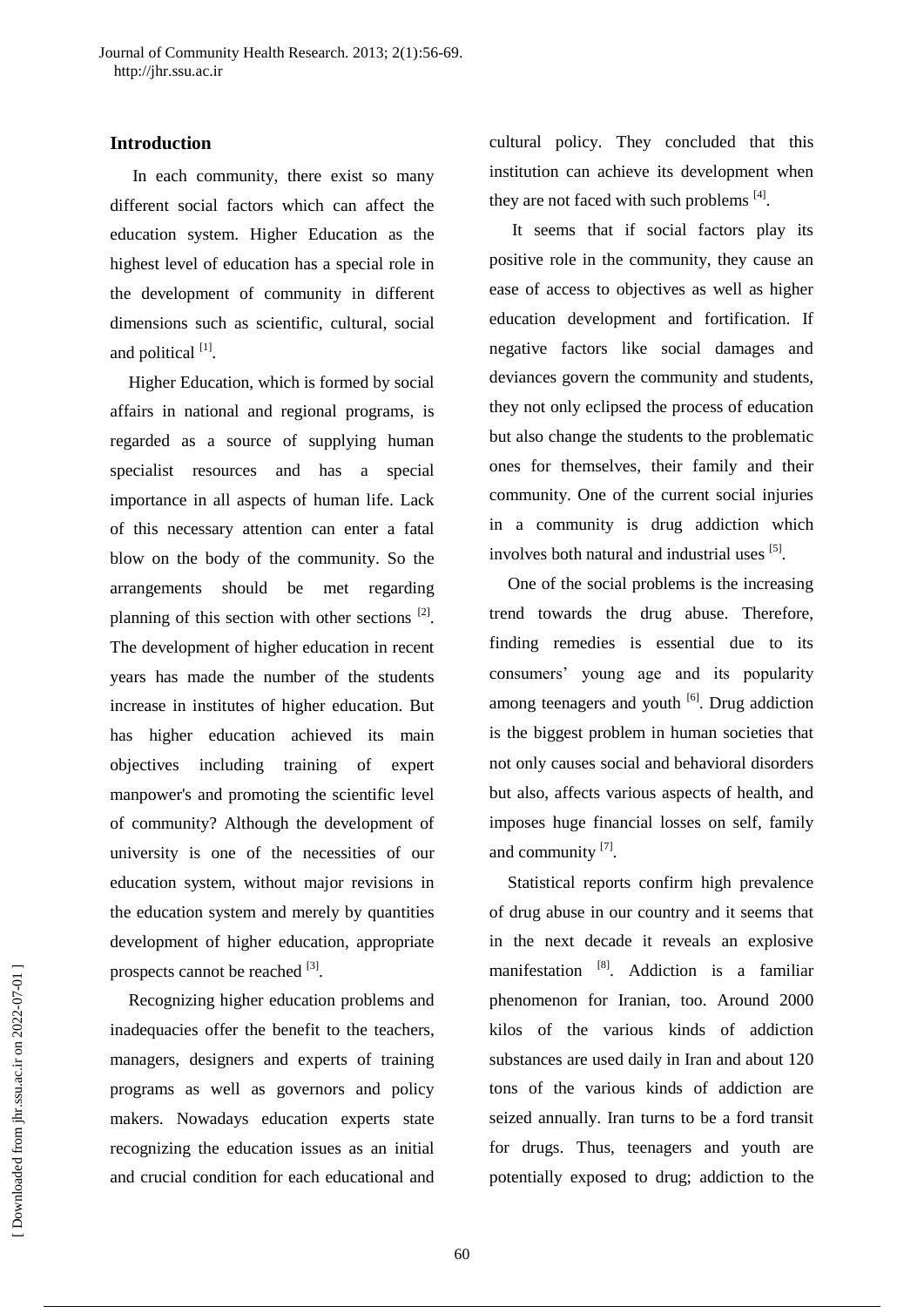drug among the students is one of the important issues considered in our society. Many people and the youth also address the drug trade to earn their income and big drug cartels (merchants of death) obtain a huge income. According to a report, annually 600 billion US dollars profits is earned from the drug trade in all over the world  $[9]$ . The researches revealed that there is a relationship between injection and using drugs with endangering the physical and social health of each person. Addiction consequences may involve depression, suicide, imprisonment and crime committing, and also specific diseases like hepatitis and AIDS  $[10, 11]$ . Unfortunately the patterns of drug abuse in our country in recent years have been propelled to use of psychotropic and industrial drugs. One the other hand, the lack of detailed statistics about drug abuse outbreak in our country takes adequate opportunities away from the authorities not to plan appropriately specially regarding confronting remedies. These drugs attack most the teenager and youth. Therefore, students or university students in our country are extremely threatened by these drugs. If no plan does not get prepared to oppose addiction, there is the probability that part of our teenager and youth population resort to drug use when they are faced with family and society stress as well as individual problems such as education problems, the lack of education facilities, etc. [12] .

Many studies have been conducted regarding back grounds of drug addiction as well as factors underlying the young' tendency towards drugs outside and inside the country but generally, a same result can be inferred from those studies which demonstrate the sensitivity of this period in their tendency or non-tendency towards the drug use. According to the world health organization, in each day between 80000-100000 youth start to use drug who mostly live in the developing countries [13]. Therefore, drug addiction is one of the social problems of the current century which is quite tied with special social and geographical position of Iran. Since an addict goes beyond the norms and social values, he is called a perverse <sup>[9]</sup>. So one of the most important ways to reduce drug use in adulthood is the control at the period of adolescence  $[14]$ . Therefore, regarding significance of teen and youth periods as well as role of higher education in their education, the importance of current subject ,aiming at investigating effect of drug addiction in education from Students' viewpoints is revealed .finally the study consequences can be utilized in development of this important affair.

#### **Materials and Methods**

This study was performed as a descriptive study. The participants involved all the students in Yazd University, studying in the second semester of the academic year of 2010- 2011. They were about 8724 (including 3325 males and 5399 females)  $^{[15]}$ . To determine the sample size, we used Morgan and Krigisy's table according to which 384 were chosen as the initial volume; though, in order to prevent loss of subjects as well as to compensate for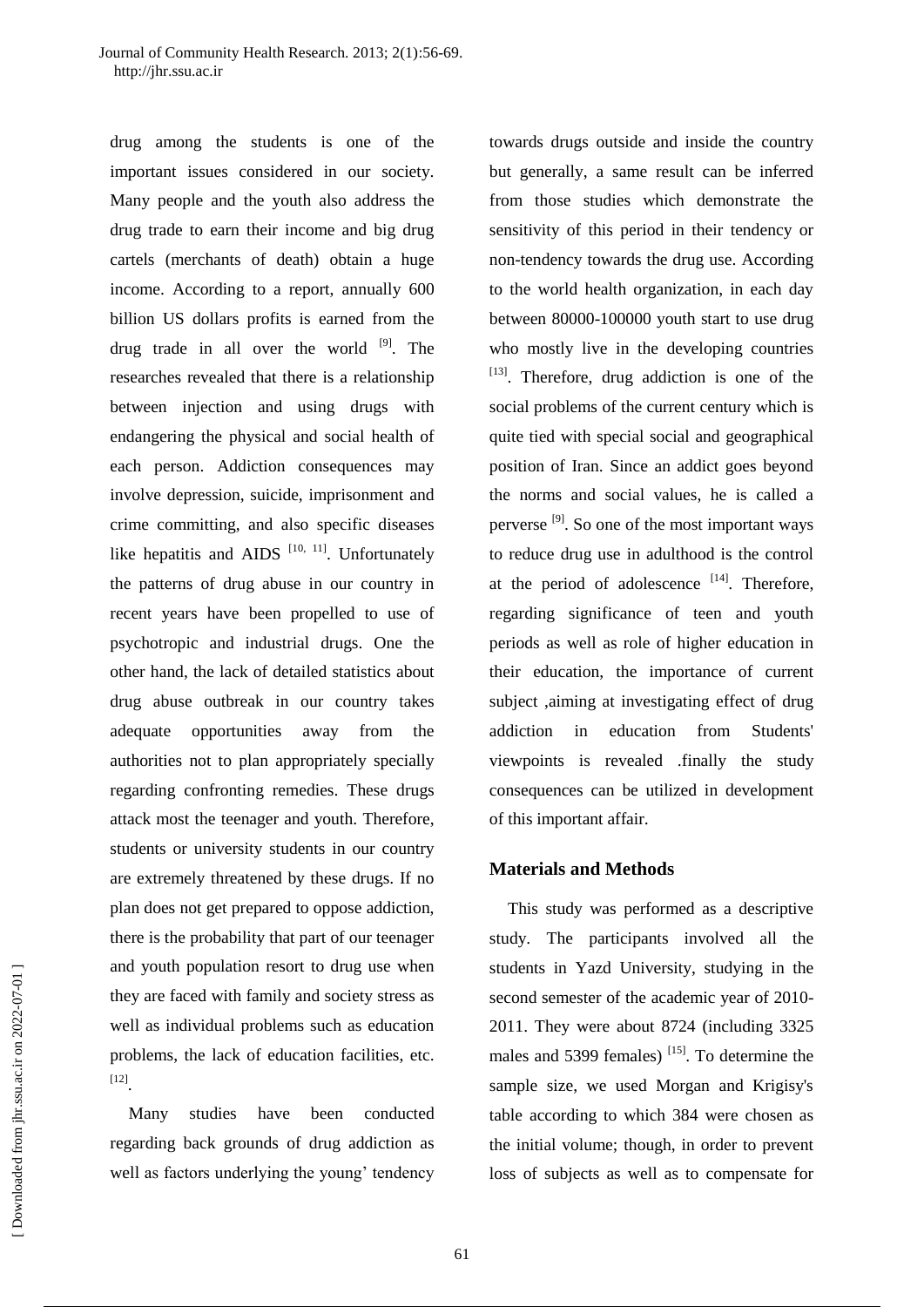the missed participants, the sample has been increased up to 406. Since the study aimed to compare male and female students, stratified random sampling were applied according to which scattering of males was 151 (37.2%) and that of girls was 255 (62.87).

To collect the research data, a researchermade questionnaire was utilized which included three parts. The first part involved 7 items sought for demography profile of respondents. The second part included 8 question-phrase of a five-item likert scale which concerned effect of the drug use on education (very much, much, average, a little, very little). Finally, the last part involved six questions that asked for university students' viewpoints. The initial format of questions were prepared and then revised. In fact its validity was substantiated by six specialists of education, educational psychology and health education and its reliability was obtained by the Cronbach's alpha coefficient (r=٪82.71). In order to analyze the data, regarding descriptive statistics, frequency table along with percentage, average indices, standard

deviation, and variance were utilized to categorize and summarize the raw data. Moreover, SPSS software (version 16) was applied to analyze the data. We used the chisquare test and Pearson correlation coefficient for data analyzes  $(p<0.05)$ .

# **Results**

Almost 406 university students participated in this study who involved 151 males (37.2%) and 255 females (62.8%). The results showed 57.6% of the students were at the age of 21-25, 36% were at the age of 18-20, and 4% were at the age of 25 years and above. Furthermore, 80.5% were single and about 18.5% were married.

Mostly their fathers' jobs (52.6%) were nonstate whereas 30% of the jobs were state clerks. Regarding their mothers' job, they were mostly housewives (83.1%) and 13% of their jobs were state clerks in an organization. 49.8% of students lived in the dormitory and 41% lived in their home with their family. Most students (48.8%) studied science, 32.8% studied humanities and the least (2.7%) studied art.

| <b>Table 1.</b> Distribution of answers to questions |
|------------------------------------------------------|
| Related to drug use in the student community         |

| <b>Variable</b> |                | N   | ٪    |
|-----------------|----------------|-----|------|
| Friends have    | Yes            | 89  | 21.9 |
| suggested drug  | N <sub>0</sub> | 317 | 78   |
| Total           |                | 406 | 100  |
| Prevalence of   | <b>Yes</b>     | 198 | 48.8 |
| drug use        | N <sub>0</sub> | 208 | 51.2 |
| Total           |                | 406 | 100  |
| Drug use among  | Yes            | 105 | 26.6 |
| students        | No             | 298 | 73.4 |
| Total           |                | 406 | 100  |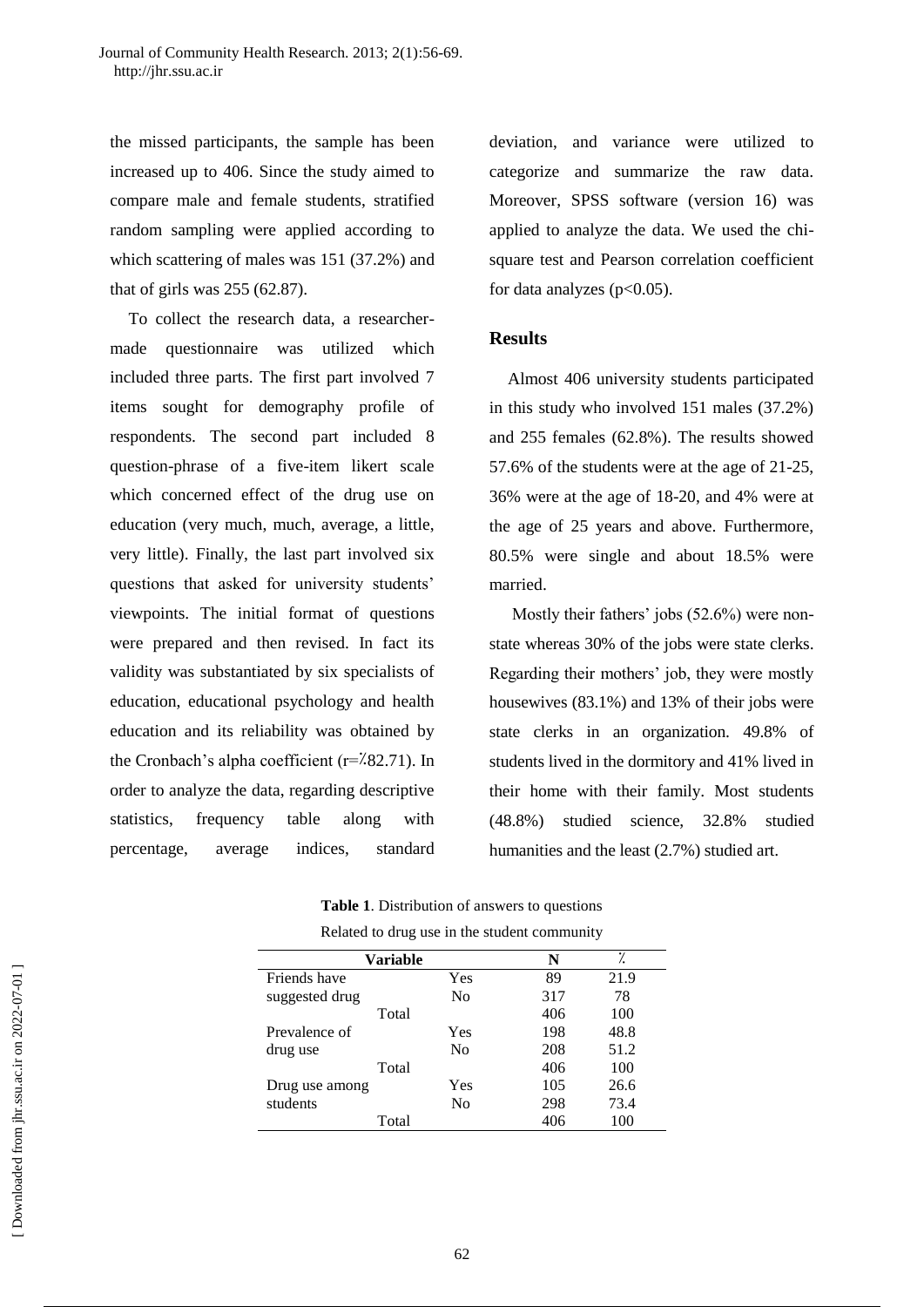Table1 shows that 21.9% of the students were recommended drug use by their friends. Also 48.8% of the students identified the high prevalence of drug in the community as the most important reason for the youth's tendency towards drug abuse. Also, 26.6% of respondents mentioned that drug use was

prevalent amongst the university students. Regarding the place of using drugs, they were categorized into five classifications including their house , their friend's houses, dormitory, park and other places (Table 2 represents a brief description about the distribution and the percentage of these places).

|                          | Variable       | N   |      |  |  |
|--------------------------|----------------|-----|------|--|--|
|                          | Home           | 89  | 22.1 |  |  |
| Location of<br>use drugs | Friend at home | 137 | 34.1 |  |  |
|                          | Dormitory      | 36  |      |  |  |
|                          | Park           | 52  | 12.8 |  |  |
|                          | Other location | 87  | 21.7 |  |  |
|                          | Total          | 401 | 100  |  |  |

**Table 2.** frequency of drug use places according to the students' perspective

Nearly 34% students stated their friend's houses as the most important place for using drug. Afterwards, their house, other places, park and dormitory were ranked respectively. Table 3 represents the most important reasons in regard to using drug including seven classifications of curiosity, addicted family, the inability to say No to the other's offers, having addicted friends, reduction of daily sentimental and mental pressures, and other reasons such as lack of recreational and sport facilities, unemployment, lack of awareness, family problems and contaminated place of residence.

|             | <b>Variable</b>                           | N   | .,   |
|-------------|-------------------------------------------|-----|------|
|             | Curiosity                                 | 56  | 13.8 |
|             | Addicted family                           | 13  | 3.2  |
| The main    | The inability to say no to others' offers | 70  | 17.2 |
| reasons for | having addicted friends                   | 64  | 15.8 |
| drug use    | reduce everyday stress                    | 70  | 17.2 |
|             | Pleasure                                  | 40  | 9.9  |
|             | Others                                    | 93  | 22.9 |
|             | Total                                     | 406 | 100  |

**Table 3**. frequency of the students 'main reasons of drug use

Moreover, the Table contains distribution and percentage as well. From the viewpoints of students, the most important reasons involved respectively other reasons (lack of recreational and sport facilities, unemployment, lack of

awareness, family problems and contaminated place of residence) with 29.9% and then the inability to say no to the others' offers and reduction of daily sentimental and mental pressures (each of them about 17.2%).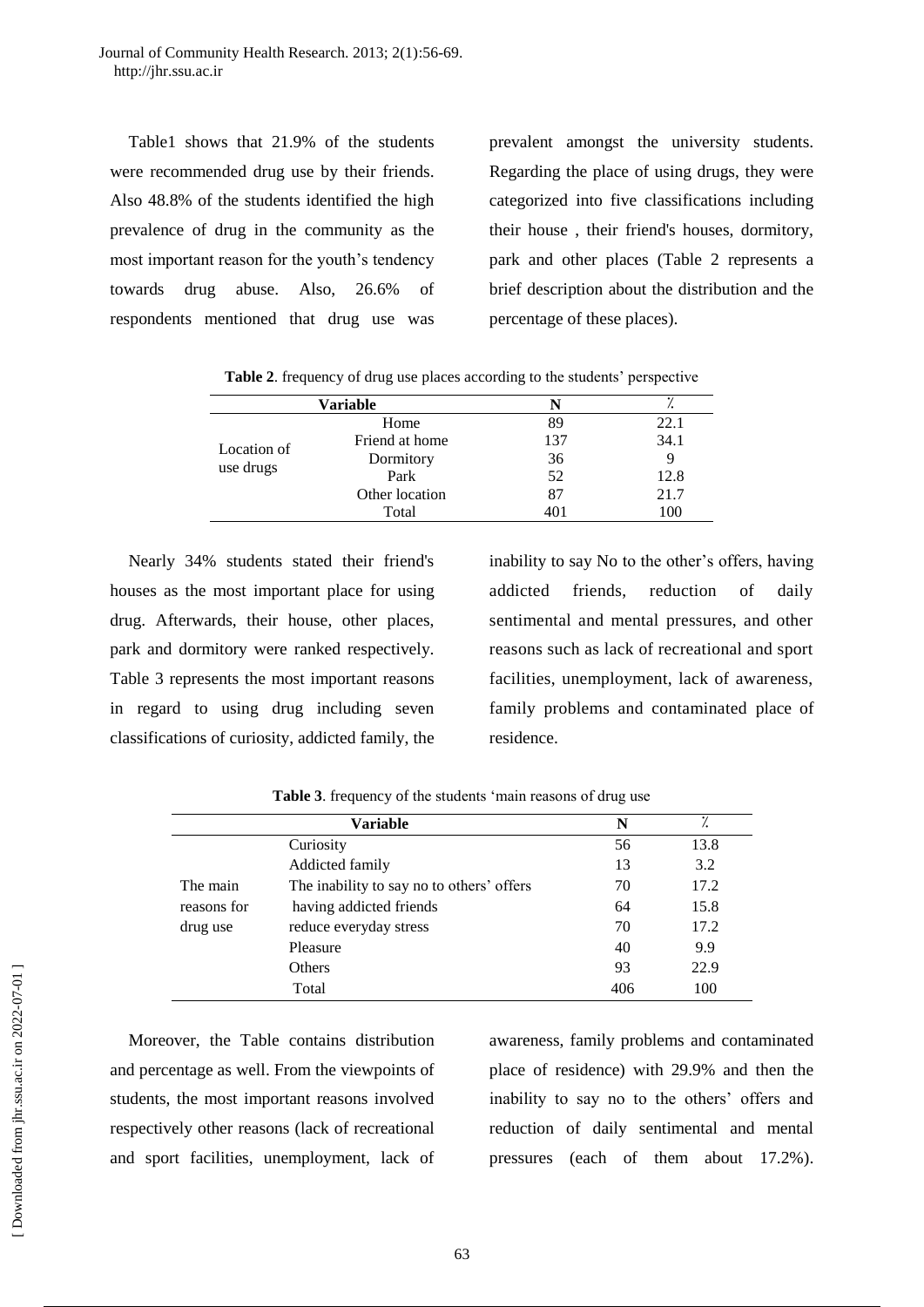Moreover, only 13 students (3.2%) mentioned addicted family as the most important cause. In another research question, types of prevalent drugs within students were investigated and thus its distribution was presented in Table 4. Most drug use respectively devoted to glass (32.9%), opium (31.5%), hashish (12.9%), crack (11.86%) and acetomorphine (11.1%). The most important social problems underlying the tendency to addiction were asked from the viewpoint of students which respectively involved unemployment (42%1), unhealthy relationships between males and females (16.57%), diseconomy (11.5%), decline of values (7.3%), drug addiction (7.2%), social discrimination (5.4%1), social

distrust (4.4%), neglect of discipline (2.27), crime increase(1.7%) and addiction to social media (1.2%) in where drug addiction obtained the fifth rank.

This viewpoint of students about the effects of drug use on education process in university have demonstrated that 34.7% of students believed very much in drug effect on education process and 18.7% of them believed much in the role of this factor. According to the chisquare test, there was a significant difference between the different layers of responses  $chi=64.8$ , df=4, p<0.001). It should be noted that in this part of paper, the destructive and inhibition effects of drug use on education were intended.

**Table 4**. frequency distribution of preferred drugs according to students' viewpoints

| perforation | <b>Addiction substances</b> |     |        |
|-------------|-----------------------------|-----|--------|
|             | Glass                       | 56  | 32.9   |
|             | Opium                       | 54  | 31.5   |
| 3           | Hashish                     | 22  | 12.9   |
|             | Crack                       | 20  | 11.86. |
|             | acetomorphine               | 19  | 11.1   |
| Total       |                             | 171 | 100    |

In another part of this study, distribution of students' viewpoints towards the role of drug addiction was investigated on education process on the basis of demographic variables. The entire percentages of the above students believed the role of drug addiction on education at the much and very much levels. Moreover, there was not any significant

relationship between the students 'age  $(p=0.16)$ , gender  $(p=0.62)$  with their viewpoints regarding drug addiction effect. Also, there were not any relationships between variables such as marital status  $(p=0.31)$ , father' job ( $p=0.43$ ), mother's job ( $p=174$ ), type of accommodation  $(p=0.062)$  and educational groups (p=0.051) with the drug use (Table 5).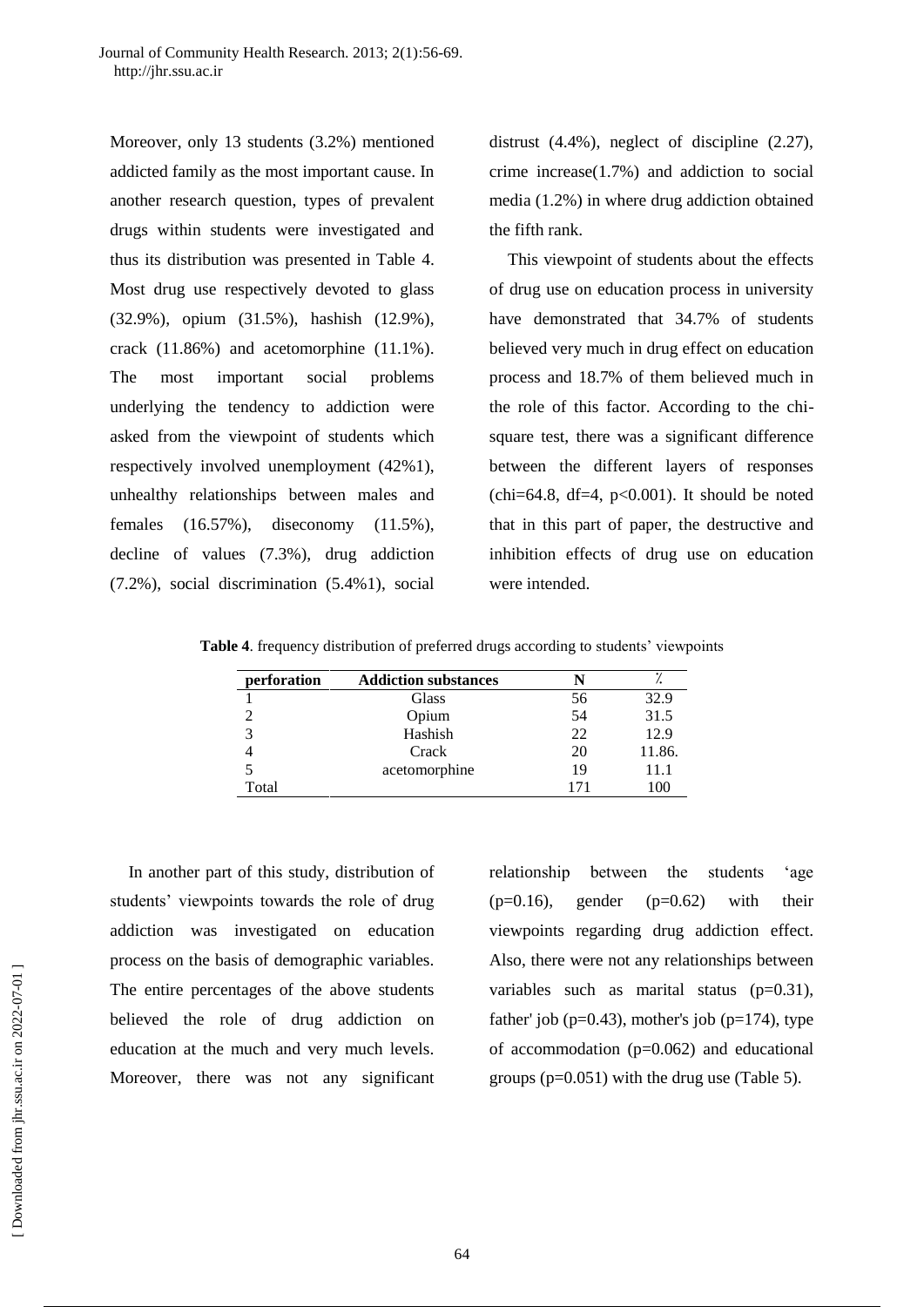| demographic       | value                         |                | Very lot       |                    | lot                    | <b>Medium</b>    |                  |                    | little           |                  | <b>Very little</b> | P-value |
|-------------------|-------------------------------|----------------|----------------|--------------------|------------------------|------------------|------------------|--------------------|------------------|------------------|--------------------|---------|
| variables         | frequency<br><b>Variables</b> | ${\bf N}$      | $\frac{0}{0}$  | $\overline{\bf N}$ | $\frac{0}{0}$          | ${\bf N}$        | $\frac{0}{0}$    | $\overline{\bf N}$ | $\frac{0}{0}$    | N                | $\frac{0}{0}$      |         |
| Age               | 18-20                         | 49             | 33.5           | 24                 | 16.1<br>$\overline{4}$ | 23               | 15.7             | 29                 | 19.9             | 21               | 14.3               | .16     |
|                   | $21 - 25$                     | 83             | 35.4           | 45                 | 19.2                   | 32               | 13.6             | 49                 | 20.9             | 25               | 10.7               |         |
|                   | $>25$                         | 9              | 34.6           | $\tau$             | 27                     | $\overline{4}$   | 15.4             | 5                  | 19               | $\mathbf{1}$     | 3.84               |         |
| Sex               | Female                        | 97             | 38             | 42                 | 16.4                   | 29               | 11.3             | 53                 | 20.8             | 34               | 13.3               | .62     |
|                   | Male                          | 44             | 29             | 34                 | 22.5                   | 30               | 19.8             |                    |                  | 38               | 8.6                |         |
| Marriage          | single                        | 116            | 35.5           | 18                 | 18                     | 15.3             | 64               |                    |                  | 9                | 11.6               | .31     |
|                   | Married                       | 23             | 30.6           | 21.3               | 21.3                   | 10.6             | 19               |                    |                  | $\mathbf{0}$     | 12                 |         |
|                   | Divorced                      | $\overline{2}$ | 50             | 25                 | 25                     | 25               | $\mathbf{0}$     | $\mathbf{0}$       |                  | 20               | $\boldsymbol{0}$   |         |
| Father's Job      | Free                          | 72             | 34.2           | 41                 | 19.5                   | 32               | 15.2             | 42                 | 20               | 23               | 10.9               | .43     |
|                   | <b>Staff</b>                  | 41             | 34             | 23                 | 19                     | 16               | 13.3             | 24                 | 20               | 16               | 13.3               |         |
|                   | Worker                        | $\tau$         | 31.8           | $\mathbf{0}$       | $\theta$               | $\tau$           | 31.8             | 5                  | 22.7             | 3                | 13.6               |         |
|                   | No job                        | $\tau$         | 35             | 9                  | 45                     | $\mathbf{1}$     | 5                | 1                  | 5                | $\overline{2}$   | 10                 |         |
|                   | Others                        | 12             | 44.4           | $\overline{2}$     | 7.4                    | $\overline{c}$   | 7.4              | 9                  | 23.3             | $\overline{2}$   | 7.4                |         |
| Mother's Job      | In-home                       | 119            | 35.5           | 58                 | 17.3                   | 48               | 14.3             | 75                 | 22.3             | 35               | 10.4               | .74     |
|                   | Free                          | 5              | 35.7           | 5                  | 35.7                   | $\mathbf{1}$     | 7.14             | $\mathbf{1}$       | 7.14             | $\overline{2}$   | 14.3               |         |
|                   | <b>Staff</b>                  | 15             | 28.8           | 13                 | 25                     | 10               | 19               | 6                  | 11.5             | 9                | 17.3               |         |
|                   | Others                        | $\overline{2}$ | 66.3           | $\boldsymbol{0}$   | $\boldsymbol{0}$       | $\boldsymbol{0}$ | $\boldsymbol{0}$ | $\mathbf{0}$       | $\boldsymbol{0}$ | $\mathbf{1}$     | 33.3               |         |
| Home              | With Family                   | 62             | 37             | 30                 | 18                     | 15               | 9                | 40                 | 23.9<br>5        | 20               | 11.9               | .062    |
|                   | In Pans ion                   | 74             | 36.6           | 36                 | 17.8                   | 39               | 19.3             | 33                 | 16.3             | 20               | 9.9                |         |
|                   | With pay<br>Home              | 5              | 13.5           | 10                 | 27                     | 5                | 13.5             | 10                 | $27\,$           | $\boldsymbol{7}$ | 18.9               |         |
| Academic<br>Group | Humane<br>Science             | 44             | 33             | 23                 | 17                     | 19               | 14               | 25                 | 18.8             | 22               | 16.5               | .51     |
|                   | practical<br>Science          | 74             | 37.3           | 35                 | 17.7                   | 25               | 12.6             | 44                 | 22.2             | $20\,$           | 10.1               |         |
|                   | Teqnical &<br>Engineer        | 17             | 33.3           | 13                 | 25.5                   | 11               | 21.5             | $\,8\,$            | 15.7             | $\sqrt{2}$       | 3.9                |         |
|                   | Agriculture<br>Sciences       | 5              | 38.5           | $\overline{2}$     | 15.4                   | $\mathfrak{2}$   | 15.4             | 3                  | 23               | $\mathbf{1}$     | 7.6                |         |
|                   | Art                           | $\mathbf{1}$   | $\overline{9}$ | 3                  | 27.2                   | $\overline{2}$   | 18.2             | 3                  | 27.2             | $\overline{2}$   | 18.2               |         |

# **Table 5**. distribution of students' viewpoints about the role of growth factors in drug education based on demographic variables

# **Conclusion**

The present study demonstrated that according to the viewpoints of students there was a significant relationship between the factor of using drug and education development. According to Mozafar, addiction is a social crisis in Iran that it would cause some deviations, diseases and social problems in near future and affects education unless it is handled <sup>[16]</sup>.The most important reasons for using drug involved: reducing daily mental pressure, failure to address the emotional demands, the inability to say no to the others' offers, having addicted friends, curiosity, pleasure , addicted family and other reasons (lack of recreational and sport facilities, lack of awareness, family problems and contaminated place of residence). Islam Doost articulated that approximately for 60% of cases; the first drug use is due to compliments of some friends. Friendship with addicted peers seems to be a predisposing factor for teenager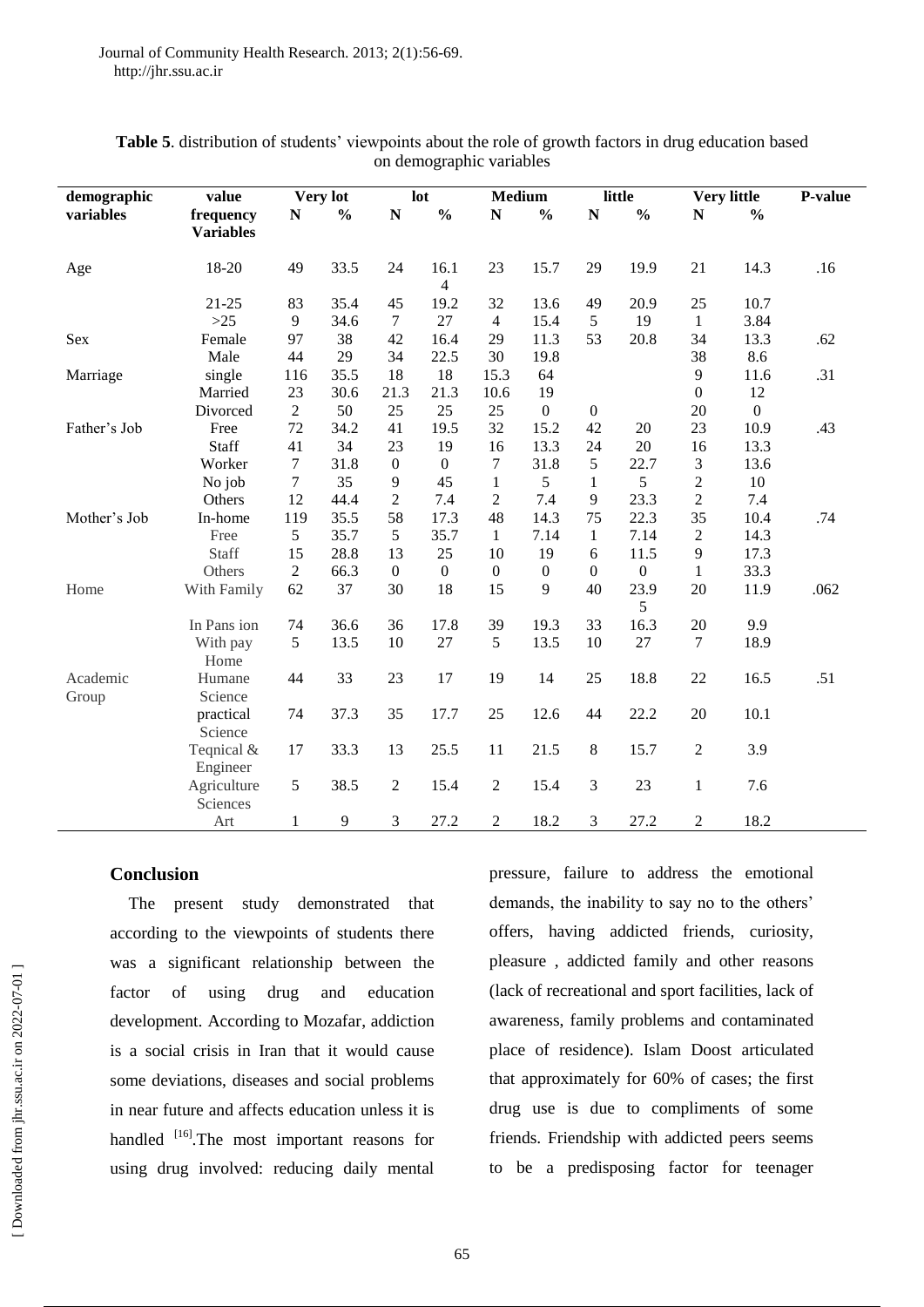addiction. Drug users always attempt to make their friends accompany them to get the support for their behavior. Teenagers necessitate to belong to a group and often joining to an addicted group is quite easy for a person. The less connections, there are between an individual and the family, school and communities, the more probable an individual is to join such groups. Also lack of adequate facilities to satisfy teenagers' natural, mental and social needs such as curiosity, diversity seeking, excitement, adventure, to be confirmed and supported by others, get the success within peers, cause them to have the tendency to enjoy and entertain via drug use and membership in these unhealthy groups  $[17]$ . Orford regarding "causes of drug addiction among students in the U.S" demonstrated that most addicted students experienced structural and environmental frustration. Moreover, the community failure to address their emotional needs was one of the reasons of their addiction tendency  $^{[18]}$ .

Mobarak revealed that about 75% of addicted persons implied their association with improper and addicted friends as the most important reason for their drug addiction. There was a positive significant relationship between association with addicted friends and addiction in their family with their addiction severity [19].

Hajli et al proposed that regarding people's attitudes to drug abuse in Iran, the most important reasons for drug use involved: improper friends, addicted family, contaminated place of residence, unemployment, divorce, lack of education, lack of awareness, cheapness or availability of drugs, mental problems, disbelief or lack of faith in religion , lack of recreational facilities, risk and adventure, high confidence and curiosity. In fact, within individual, family and social factors, the mentioned factors posited the most influence on the drug use  $[20]$ . Shohreh investigated prevalence of drug abuse and addiction among male university students in Rasht and stated that the reasons for individuals drug use involve: unemployment, lack of recreational facilities, family problems, and lack of academic success<sup>[21].</sup>

Mozafar's study was conducted on addiction in the family and its effects on people switching to addiction which revealed that an older addicted brother is influential in propelling teenagers and the youth to use drugs [16]. Norco's study conducted among the addicted in Baltimore, U.S., showed that peer friends with an abnormal social behavior are influential in turning them to drugs  $[22]$ . Sussman et al demonstrated that in the community of both U.S and Russia among the social-intrapersonal factors, drug abuse within their friends as well as in their family has a positive correlation with the individual tendency towards addiction  $^{[23]}$ . The findings of this study are in line with those of mentioned researches.

In this study, the most important problems consist of unemployment, un-healthy relationships between males and females, diseconomy, decline of values, drug addiction, social discrimination, social distrust, neglect of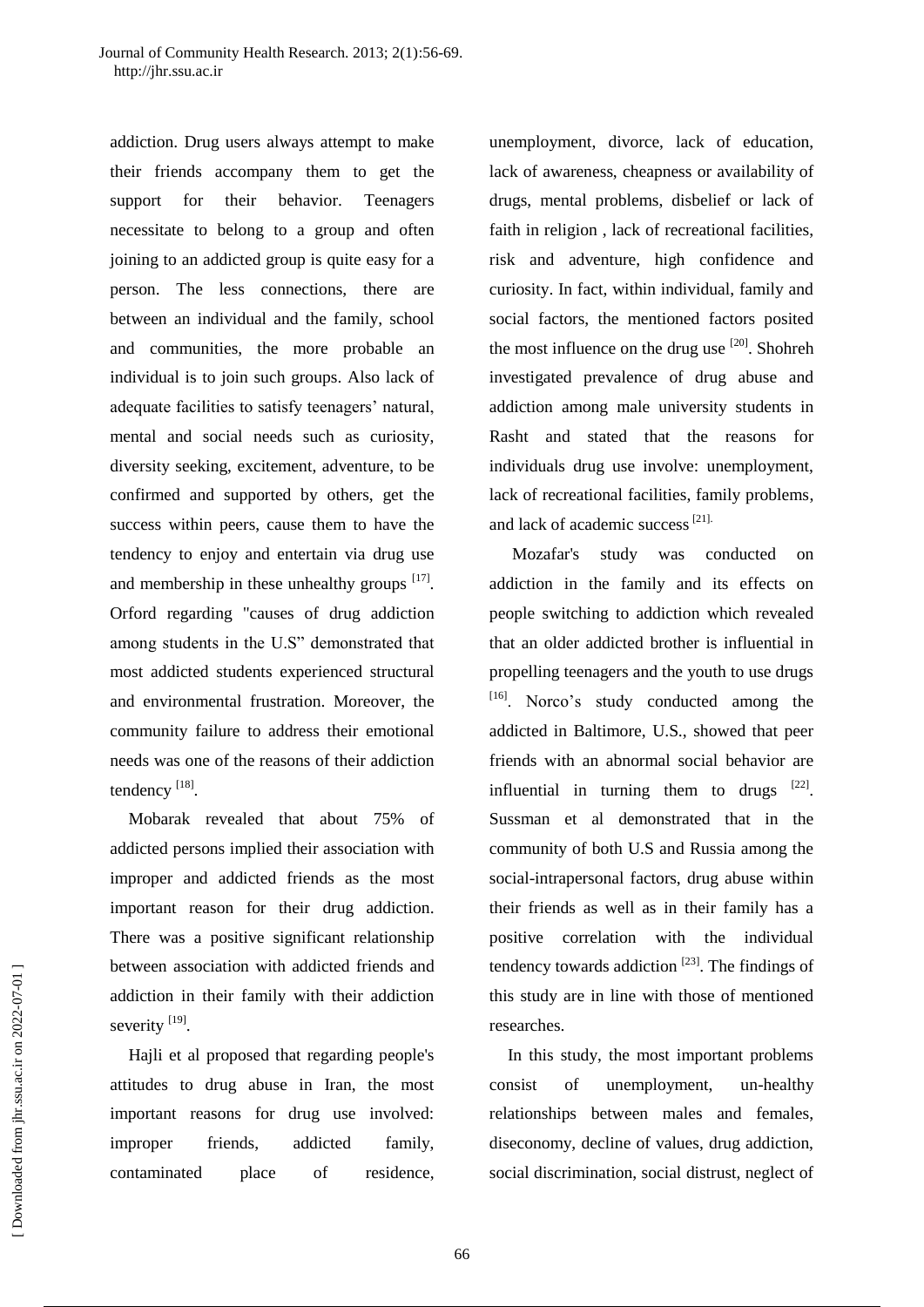discipline, crime increase and addiction to social media which support Rafiei's findings in which 15 priority social problems in Iran were stated such as addiction, unemployment, violence, social distrust, diseconomy, social corruption, social discrimination, injustice in possession of power, decline of values, crime increase, economic policies, traffic problem, education issues, disrespect of citizens' right and disparities in law enforcement.

Among these problems, addiction, unemployment, violence, social distrust, diseconomy and social corruption possess higher priority compared to other problems  $^{[24]}$ . Motamedi considered social damage as the most important problems in a community which causes economic losses as well as the harm to physical and mental health. Finally, unemployment (81%) and addiction (56.6%) were considered as the most important problems in a community. These two studies confirm the findings of the present study. Moreover, Motamedi regarded the following items as the most important problems in a community including unemployment, addiction, divorce, spouse abuse and suicide [25] .

In this research, priorities of drug use involve glass, opium, hashish, crack and acetomorphine which are in line with those of Mozafar's study conducted among the youth between 13-28 in Tehran involving crack, glass, hashish, alcohol, pills and opium  $[17]$ . Furthermore, according to Dewar, drug use is being increased all over the world, so that it involves one of the most common psychiatric disorders at the youth period; In U.S. 76%, 72%, and 47% of teenagers have respectively used alcohol, cigarette and hashish [26].

In this research all demographic variables (like sex, age, marital status, parents' jobs, type of accommodation and the group of education) have considered drug use effective on the education process to the extent of 50%- 100% much and very much. Mozafar' s findings are in line with those of this study  $[16]$ .

The limitations of this study were; student's intolerance to complete the questionnaires and on the other hand, closing of the universities clue to the final examination, lengthened the questionnaire completion. Finally ,with identifying of social elements like drug addiction in education can develop the role this important process via presenting some solution.

Acknowledgments: The present paper is inferred from the author's Ph.D. thesis. At the end of this paper, I offer my sincere thanks to all of the students and university officers of Yazd University.

#### **References**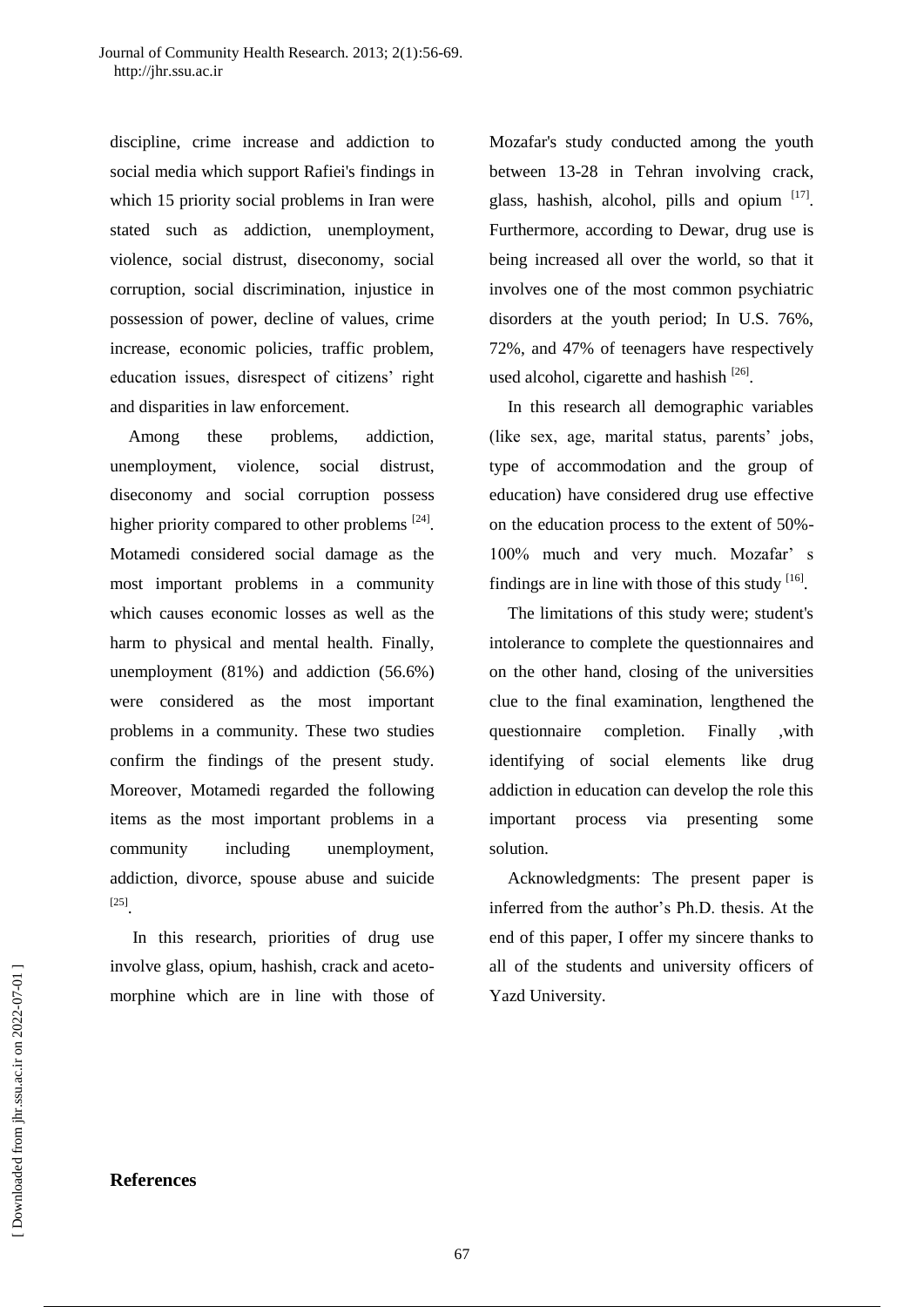- 1. Sabbaghian Z. Principles classroom in higher education, MA[thesis]University in Shahid Beheshti 2006:124.[Persian]
- 2. Rajabi A, Asrafi B. Approach towards new challenges. Collections of abstracts in the 47th meeting of universities chancellors;Tehran,national education Assessment organization. 2002:168-191. [Persian]
- 3. Tavassoli Gh. sociology of education for yesterday, present, tomorrow. Tehran: Publication Elm; 2008. [Persian]
- 4. Aghzadeh A. Problems and difficulties of education in schools.Tehran: Samt; 2004.
- 5. Shikhi M. Applied sociology in social problems and social workers. Hareer; 2008.
- 6. Shasavand A. The basic programming's in the field of demand reduction of addictions have prepared abstracts. Paper presented at the scientific symposium to prevention from addiction in Isfahan organization behziesty; 1978; Isfahan, Iran.
- 7. Le Moal M, Koob GF. Drug addiction: Pathways to the disease and pathophysiological perspectives. [Eur](http://www.ncbi.nlm.nih.gov/pubmed/17169534)  [Neuropsychopharmacol.](http://www.ncbi.nlm.nih.gov/pubmed/17169534) 2007; 17(6-7):377-93.
- 8. Nouri R. Workshop report survey draft popular program of prevention, treatment and rehabilitation for substance abuse (Office of Social Welfare Organization of Victims). Tehran: 2003. [persian]
- 9. Mahbobi Manesh H. Men used addictions, threat are for wife and family. journal wife's social and culture. 2003; 6(2):41-50.
- 10.Chitwood D, Sanchez J , Comerford M, et al. First injection and current risk factors for HIV among new and long-term injection drug users. [AIDS Care.](http://www.ncbi.nlm.nih.gov/pubmed/10928209) 2000; 12(3):313-20.
- 11.Campbell J, Hagan H , Latka MH, et al. High prevalence of alcohol use among hepatitis C virus antibody positive injection drug users in three US cities. [Drug Alcohol Depend.](http://www.ncbi.nlm.nih.gov/pubmed/16129567) 2006; 81(3):259-65.
- 12. Acquaintance With addictive synthetic drugs (supervision of the Office for the Coordination of treatment and rehabilitation), Tehran: The Anti-Drug Secretariat staff; 2003. [persian]
- 13.Jha P, Chaloupka F, editors. Curbing the epidemic: governments and the economics of tobacco control. Washington D.C: The World Bank; 1999.
- 14. Donovan JE. Adolescent alcohol initiation: a review of psychosocial risk factors. Journal of Adolescent Health. 2004 ;35(6):529.e7-18.
- 15. Yazd County Planning Department Office of Statistics. Yazd: Statistical Yearbook of Yazd; 2010:602.[Persian]
- 16. Mozafar H, Zakariyai M, Sabeti M. Culture anomi and drug addiction among youth 13 to 25 years in Tehran. Journal of Social Sciences. 2010; 3(4):33-54 .[persian]
- 17. Aslamdost S. Addictions ( etiology and treatments). Tehran: Peyam Noor; 2010.
- 18. Orford J. Empowering family and friends. Drug and Alcohol Review.1994; 13(2),89-114.
- 19. Mobaraky M, Evaluation between social capital and crime [Ms thesis]. Tehran: shahid beheshti university; 2004.
- 20. hajli A. zakariyaei M, hojjati kermani S. People's attitudes towards using addictions in Iran. Journal social problem in iran. 2010; 1(2):81-112.
- 21. Siam SH. To evaluate way of using food addiction between made students in Resht. Journal of Tabibshargh Zahedan Medical University. 2009; 8(4):279-85. [persian]